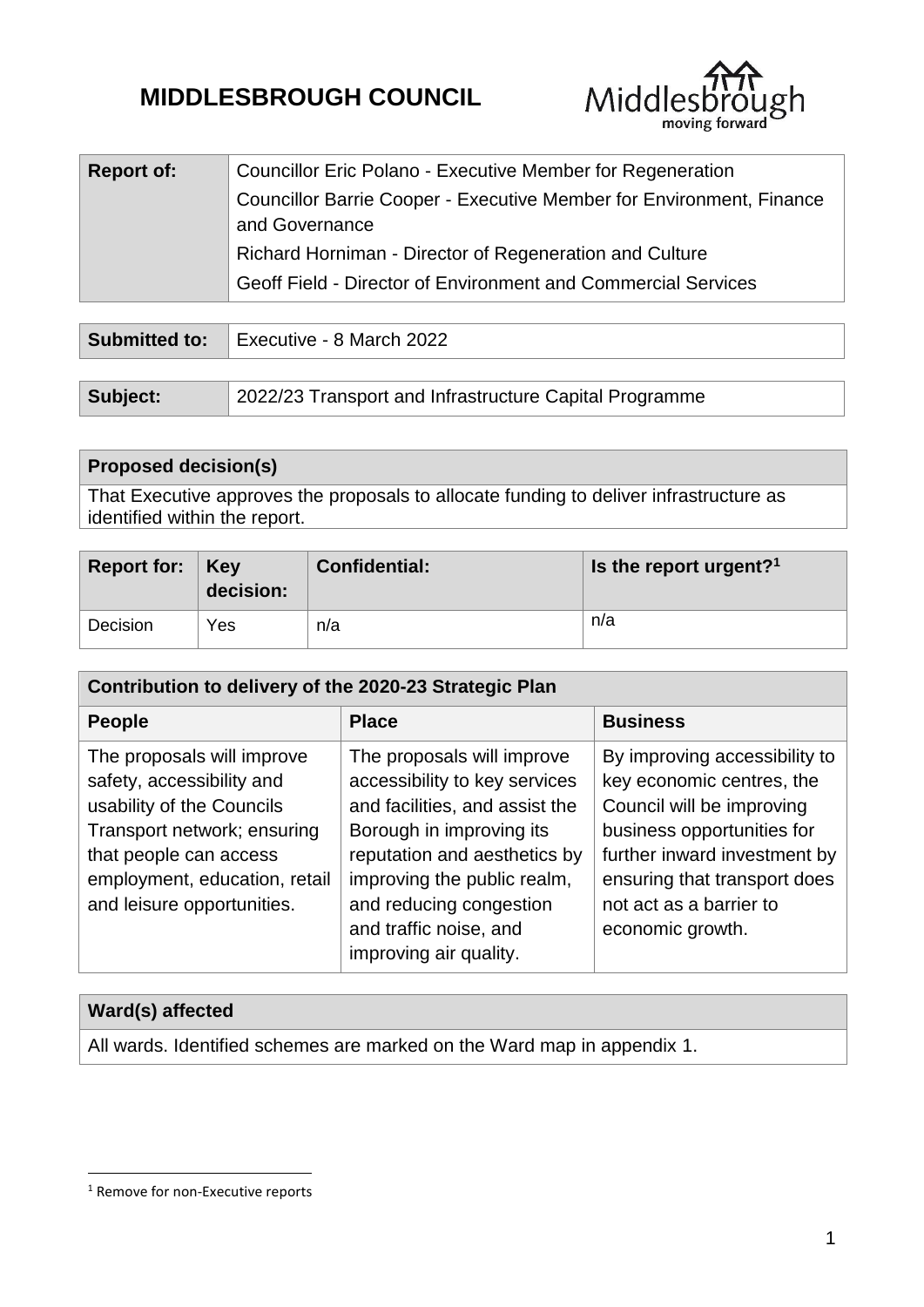#### **What is the purpose of this report?**

1) The purpose of this report is to gain approval to allocate funding to develop and deliver transport and infrastructure improvements contained within the report.

## **Why does this report require a Member decision?**

2) This requires a decision as the proposals will impact upon the whole Borough, and utilise different streams of funding allocations secured by the Council. Approval will ensure that the proposals are aligned with the Councils ambitions and objectives.

## **Report Background**

## **What decision(s) are being asked for?**

**3)** That Executive approves the allocation of funding to develop and deliver infrastructure improvements as outlined within the report.

## **Why is this being recommended?**

- 4) This is being recommended as it will allow prudent allocation of funding to ensure that the Council is not only working toward its ambitions and objectives, but is allocating resources to ensure statutory requirements placed upon the Council as the Highway Authority, "to ensure the safe and expeditious movement of people and goods on its network".
- 5) The allocations that are being proposed are based on ensuring a balance between maintaining existing asset, and making improvements to the accessibility of the current network/alternate modes of transport enhancements. This balance is crucial in order to ensure the safety of the infrastructure, and to assist in encouraging sustainability of the network.

## **Background Information**

- 6) Middlesbrough Council is passported Local Transport Plan (LTP) funding from the Department for Transport (DfT) via Tees Valley Combined Authority (TVCA) to undertake maintenance and improvement works on the Councils transport network.
- 7) In recent years, allocations have only been awarded for single year settlements, and not confirmed in a timely manner. This makes planning projects difficult; particularly for larger projects where different streams of funding are required.
- 8) Under the Combined Authority arrangements, the Government have recognised this issue, and are providing the opportunity for TVCA to make a five-year settlement plan under the City Region Sustainable Transport Settlement (CRSTS), which will provide a five-year settlement for local allocation across the Tees Valley.
- 9) The funding will provide allocations to make improvements for Sustainable Transport initiatives across the region (TBC following DfT and subsequent TVCA assessment), but also pool the Councils Local Transport Plan value within the allocation over the five-year period. This provides confidence to the Council to be able to make longerterm plans for its LTP allocation, but also to help plan and deliver longer-term larger transformational infrastructure improvements.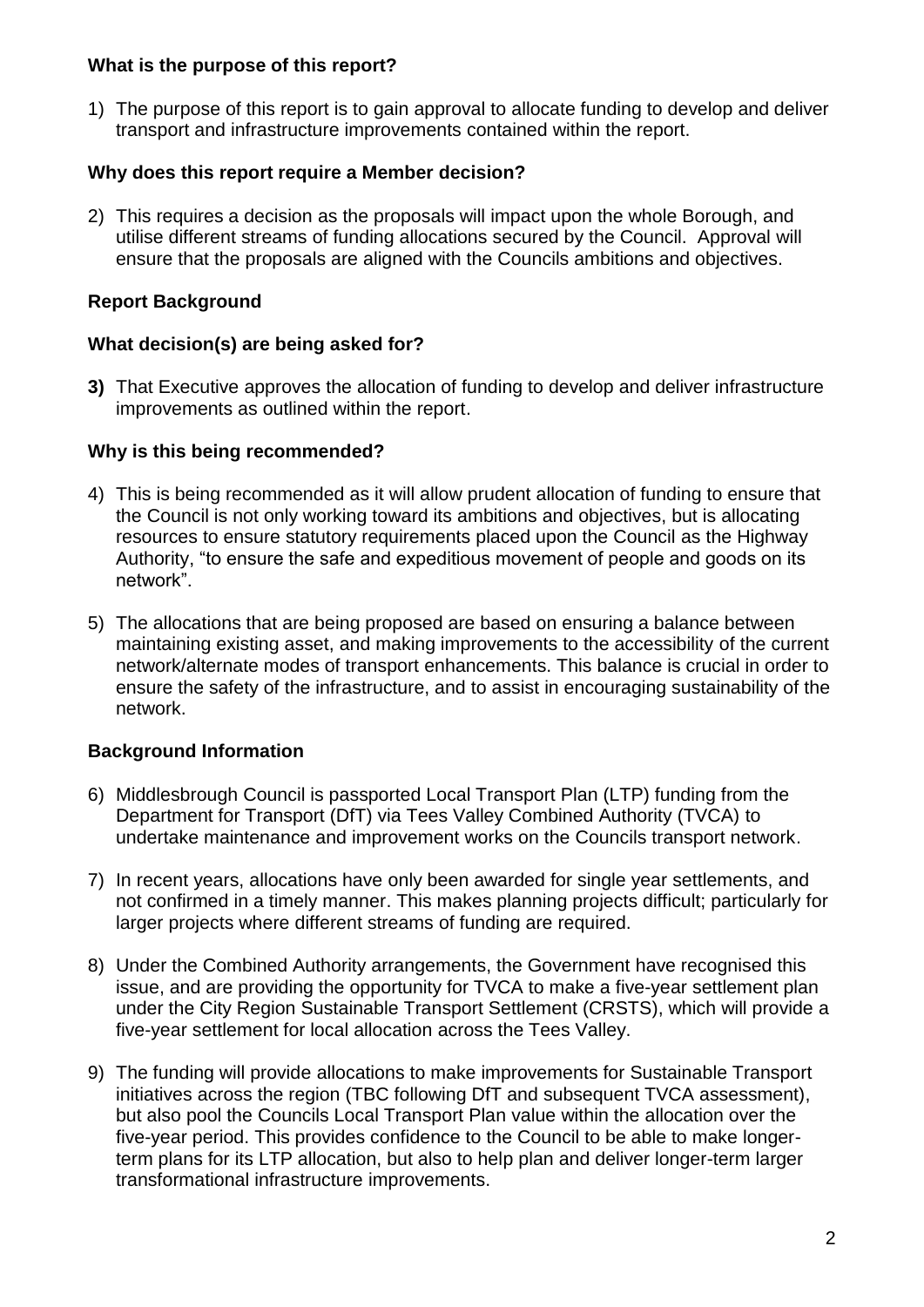- 10)The final CRSTS allocation is yet to be confirmed by the DfT. However, the indicative LTP allocation is £1.065m Integrated Transport (new works), £1.27m Highway Maintenance Formula and Incentive, and £1.067m Pothole Funding (£3.4m total) per annum.
- 11)Due to the un-certainty of the value of funding for the CRSTS (yet the importance of having an approved programme to allow works to commence in 2022/23 for the LTP allocations), a programme for the next financial year has been developed. It is proposed that the Council approves the expenditure of the indicative LTP allocation for 22/23, allowing more certainty to be gained regarding the additional funding levels and projects to be delivered over the five year period from the CRSTS/LTP allocations.
- 12)If approved, this will provide the Council time to identify the most prudent method of delivering a longer term programme; ensuring that best value for money is gained.
- 13)The projects within the proposed programme have been identified from the Councils "Future Year scheme" list. This is a compiled table of all known requirements and suggestions received, which are ranked for their suitability against a set criteria. This then forms the priority basis. This is however dependent upon external funding criteria, statutory obligations and other implications.
- 14)The maintenance schemes are based on asset condition rating systems, and allocation of resources work to address a "worst first" is used. This is rationalised on the basis of public safety and asset longevity priorities (such as ensuring that structures are safe). This ensures that the Council is addressing the areas of the network in most need of resolving.
- 15)The Council also receives specific allocations through competitive grant programmes and awards that are to deliver prescribed pieces of work, depending upon national / regional criteria. Any awards for such projects by-pass the scoring criteria (although this may be used to identify the most suitable candidates), and can be awarded / is accessible throughout the year. The proposals within this report include all known awarded allocations at time of approval, but can be subject to change. If so, approvals will be sought through the formal decision making process.
- 16)The full funding allocations used to identify the projects / programmes can be found in appendix 2.

#### **Other potential decisions and why these have not been recommended**

- 17)The other potential decisions that have not been recommended include:
	- a) Do nothing this is not recommended as it will not allow the Council to allocate funding and make the necessary arrangements in advance of receipt of the allocations. The delivery of infrastructure improvements require prudent planning, and co-ordination, so approvals in a timely manner are pivotal to ensuring a successful delivery programme.
	- b) Re-assessing the project proposals this is not recommended, as they have been identified using a scoring matrix to ensure best allocation of resources. Any changes would deviate from this process, and add delays to progressing.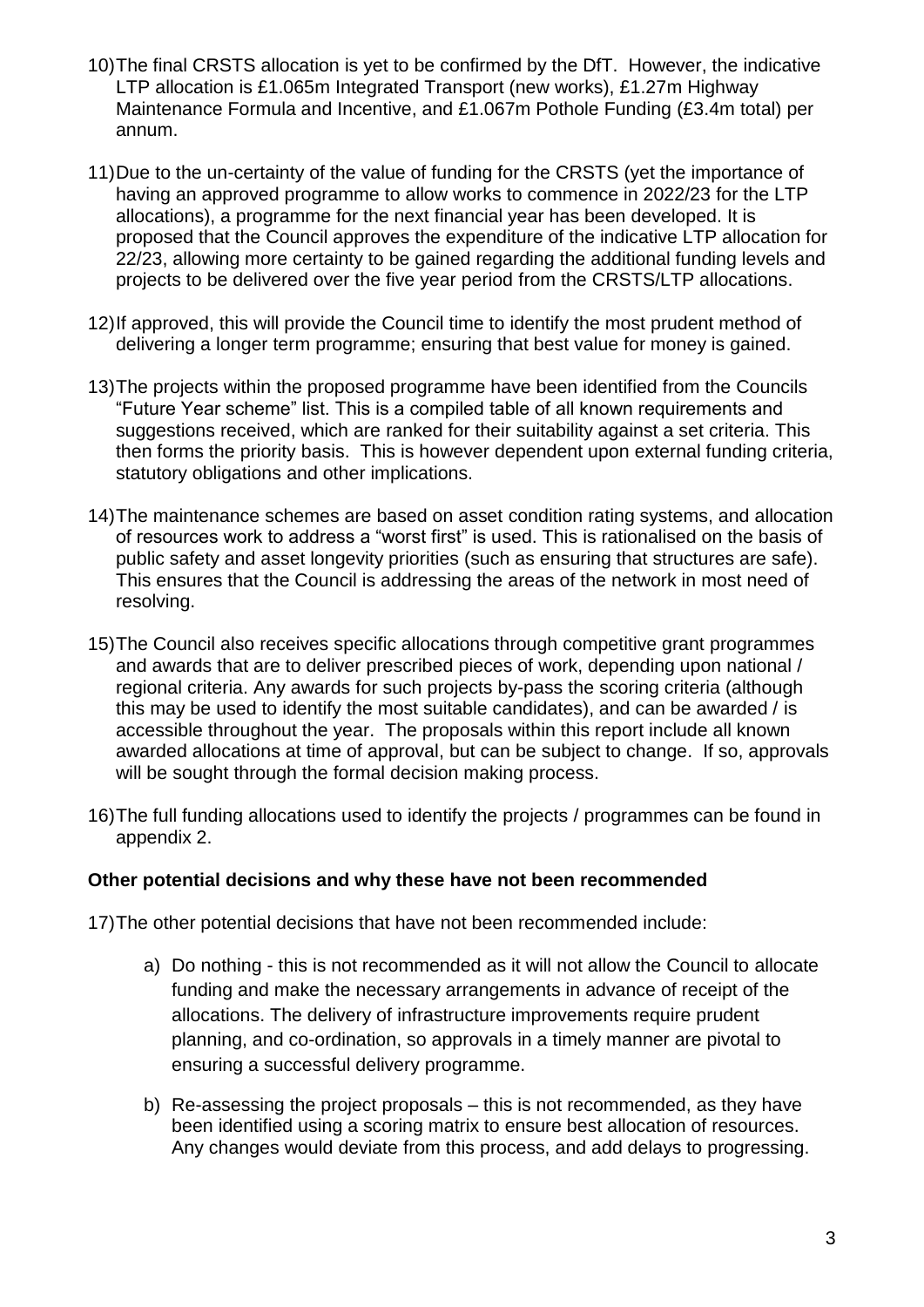## **Impact(s) of recommended decision(s)**

## *Legal*

- 18)Any legal issues associated with the approved programme will be managed through the Council's established procedures. The allocations within this report are indicative, are not committed and can alter. Should the figures vary significantly from the indicative levels, appropriate approvals will be sought.
- 19)The funding allocations and proposed expenditure is required in order to ensure the Council complies with Highways Act 1980.

## *Financial*

- 20) The Transport and Infrastructure Capital Programme is 100% grant funded from the DfT. The proposals have been costed at a high level (including an element for contingencies), based on delivering similar schemes in previous years.
- 21) The project allocations are indicative, and may require alteration to address unforeseen issues and service demand reaction. Should this occur, the programme can be adjusted, to allow projects to be removed/replaced to allow financial stability within the allocations available.
- 22)Should additional funding become available during the financial year, this will be subject to the same rules and regulations, and Executive/financial approvals.

#### *Policy Framework*

23)The decisions within this report align with the Councils policy framework and will not require alterations to this.

#### *Equality and Diversity*

24)It is not anticipated that any other protected groups will be impacted upon negatively as a result of progressing with proposals. The Equality Impact Assessment in appendix 3 provides the evidence that allowed this conclusion.

#### *Risk*

- 25)The funding allocations identified are indicative, or are pending funding allocation within the programme. Should funding levels alter, there is an element of contingency within the proposed programme. Should this be exceeded, the programme will be readdressed and approval sought to allow re-prioritisation to fit with the available funding.
- 26)By approving this allocation of funding, the Council is positively and actively managing risk to support the outcomes of the department, such as not having appropriate planning in place.
- 27)The approval of the programme will allow targeted interventions, which will reduce the risk of Road Traffic Accidents. Without investment in mitigations, those killed and seriously injured as a result of road traffic accidents may increase, particularly in areas